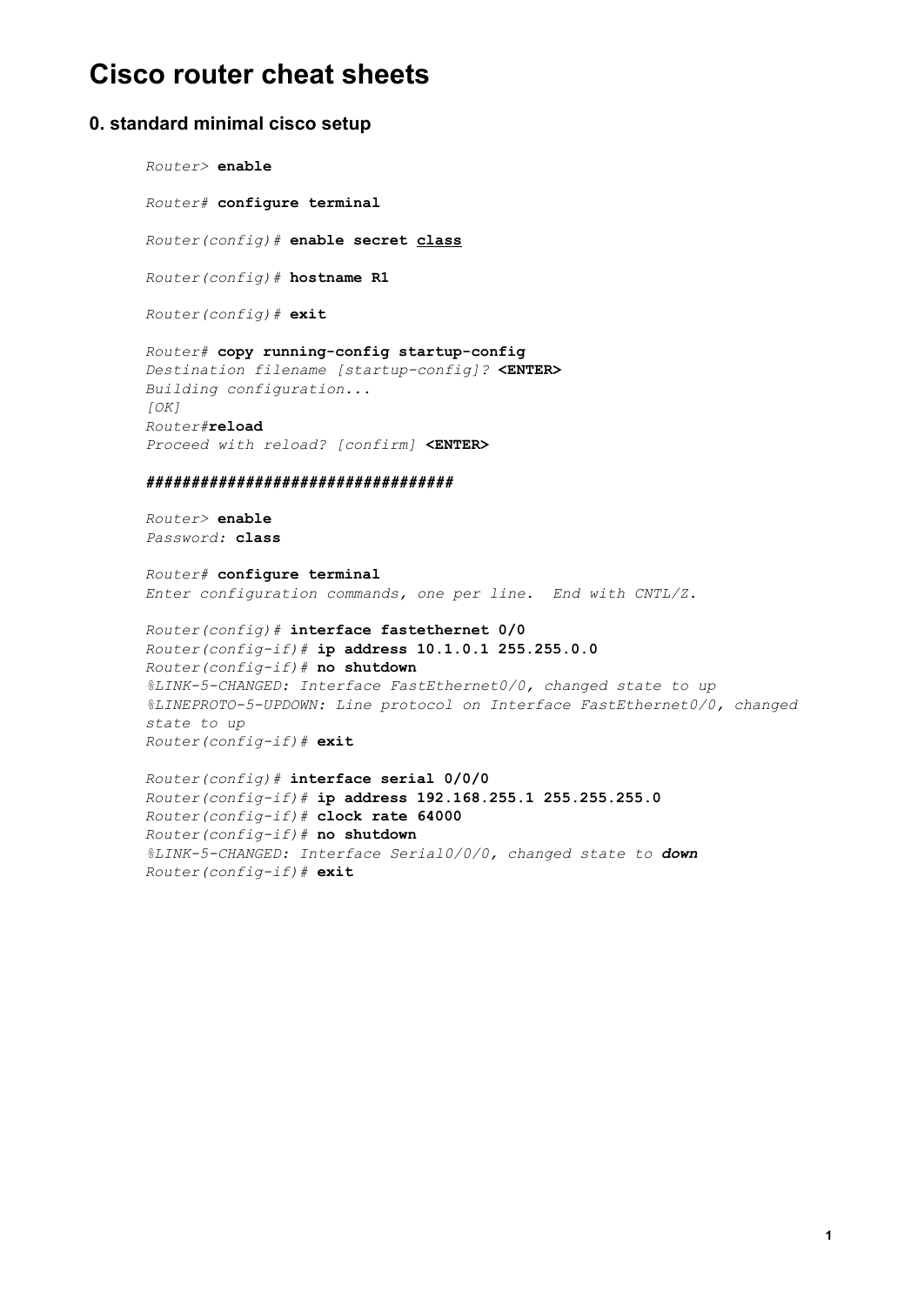# **1a. setting up cisco static routing**

Syntax: **ip route [destination\_network] [subnet\_mask] [gateway\_address]** Example:

*hostname(config)#* **ip route 10.2.0.0 255.255.0.0 192.168.5.2**

# **1b. setting up a default gateway**

Syntax: **ip route** 0.0.0.0 0.0.0.0 *gateway\_ip* Example: *hostname(config)#* **ip route 0.0.0.0 0.0.0.0 192.168.255.254**

# **1c. routing met rip2**

```
Router# conf t
Enter configuration commands, one per line. End with CNTL/Z.
Router(config)# router rip
Router(configrouter)# version 2
Router(configrouter)# network 10.1.0.0
Router(configrouter)# network 192.168.255.0
Router(config-router)# exit
Router(config)#
```
In sommige gevallen (subnetten van mekaar gescheiden) is het noodzakelijk summarization te verhinderen:

*Router(config-router)* # no auto-summary

### **1d. routing met bgp4**

```
Router# conf t
Enter configuration commands, one per line. End with CNTL/Z.
Router(config)# router bgp 100
Router(config-router)# bgp log-neighbor-changes
Router(configrouter)# no synchronization
Router(config-counter) # neighbor 172.16.1.2 remote-as 200
Router(configrouter)# network 192.168.1.0
Router(configrouter)# network 192.168.100.0
Router(config-router) # exit
Router(config)#
```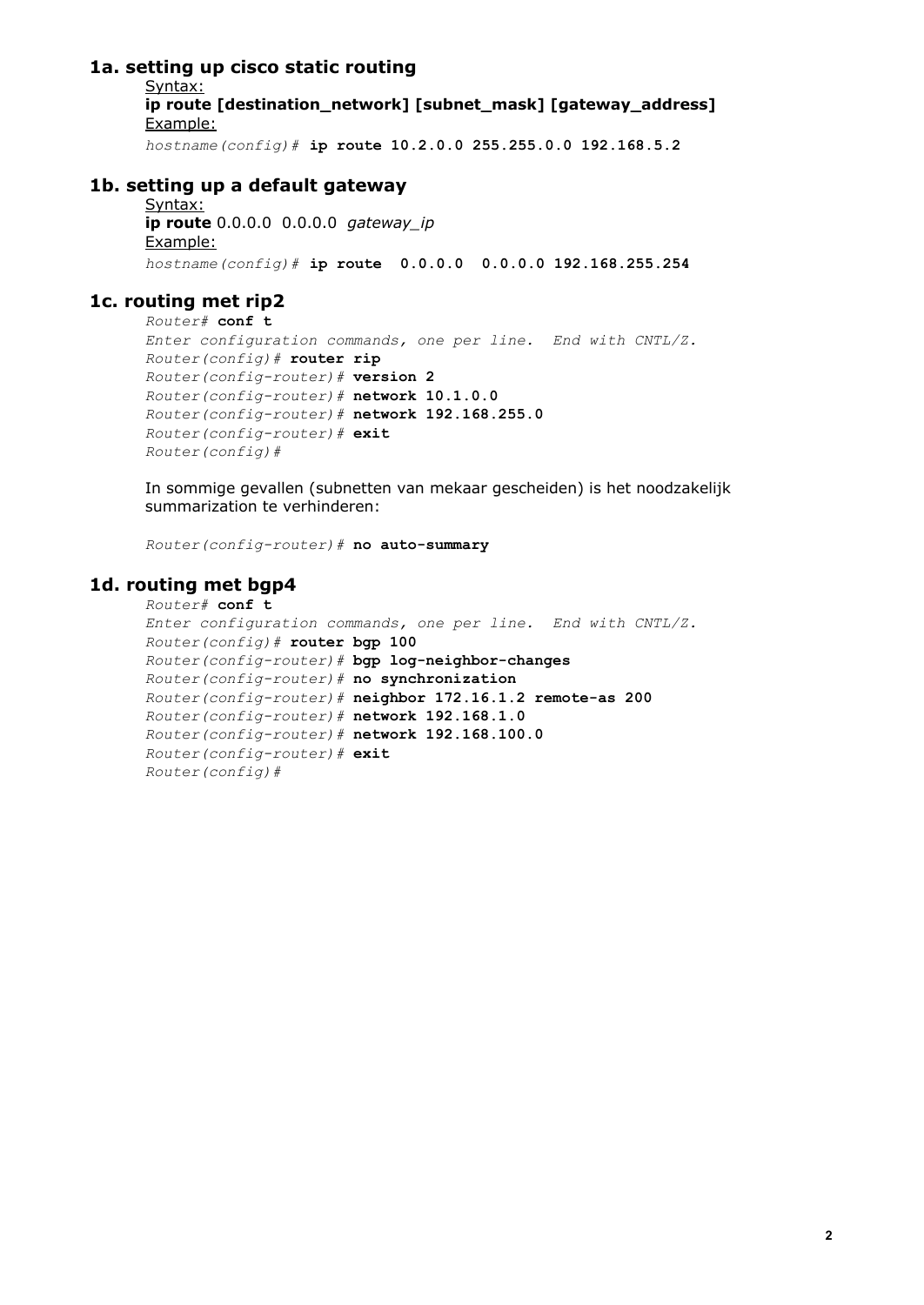### **2a. setting up static NAT**

```
Router(config)# interface Serial0/0/0
  Router(configif)# ip address 63.63.63.1 255.255.255.0
  Router(configif)# ip nat outside
  Router(configif)# exit
Router(config)# interface Ethernet0/0
  Router(configif)# ip address 10.1.1.1 255.255.255.0
  Router(configif)# ip nat inside
  Router(configif)# exit
Router(config)# ip nat inside source static tcp 10.1.1.2 80 interface
serial 0/0/0 80
(alles wat op de seriele interface binnenkomt op tcp poort 80 wordt doorgestuurd naar 10.1.1.2)
example ccna2 h5 in PT:
Router(config)# interface FastEthernet0/0
  Router(configif)# ip address 192.168.1.1 255.255.255.0
  Router(configif)# ip nat inside
Router(config)# interface Serial0/0/0
 Router(configif)# ip address 209.165.200.225 255.255.255.224
 Router(configif)# clock rate 56000
Router(configif)# ip nat outside
Router(config)# ip route 0.0.0.0 0.0.0.0 209.165.200.226
Router(config)# ip nat inside source static 192.168.1.10 209.165.200.227
(subnet /27 bevat router adres: 225; def gateway: 226 en server: 227, en nog 27 andere adressen)
```
### **2b. setting up dynamic NAT**

```
R1# configure terminal
R1(config)# interface fastethernet0/0
R1(configif)# ip nat inside
R1(configif)# interface serial0/0
R1(configif)# ip nat outside
R1(configif)# exit
R1(config)# ip nat pool PublicIPS 200.2.2.2 200.2.2.5 prefixlength 29
R1(config)# ip nat inside source list 100 pool Public-IPS
R1(config)# accesslist 100 remark == [Control NAT Pool Service]==
R1(config)# accesslist 100 permit ip 192.168.0.0 0.0.0.255 any
R1# show ip nat translations
Pro Inside global Inside local Outside local Outside global
 200.2.2.2 192.168.0.6  
 200.2.2.3 192.168.0.8
```
#### **2c. setting up Port Address Translation (NAT overload)**

```
R1# configure terminal
R1(config)# interface fastethernet0/0
R1(configif)# ip nat inside
R1(configif)# interface serial0/0
R1(configif)# ip nat outside
R1(configif)# exit
R1(config)# ip nat pool mypool 209.165.200.225 209.165.200.225 netmask
255.255.255.224
R1(config)# ip nat inside source list 1 pool mypool overload
R1(config)# accesslist 1 remark == [Control NAT Service]==
R1(config)# accesslist 1 permit 192.168.1.0 0.0.0.255
R1# show ip nat translations
Pro Inside global Inside local Outside local Outside global
udp 200.2.2.1:53427 192.168.0.6:53427 74.200.84.4:53 74.200.84.4:53
udp 200.2.2.1:53427 192.168.0.6:53427 195.170.0.1:53 195.170.0.1:53
tcp 200.2.2.1:53638 192.168.0.6:53638 64.233.189.99:80 64.233.189.99:80
tcp 200.2.2.1:57585 192.168.0.7:57585 69.65.106.48:110 69.65.106.48:110
tcp 200.2.2.1:57586 192.168.0.7:57586 69.65.106.48:110 69.65.106.48:110
```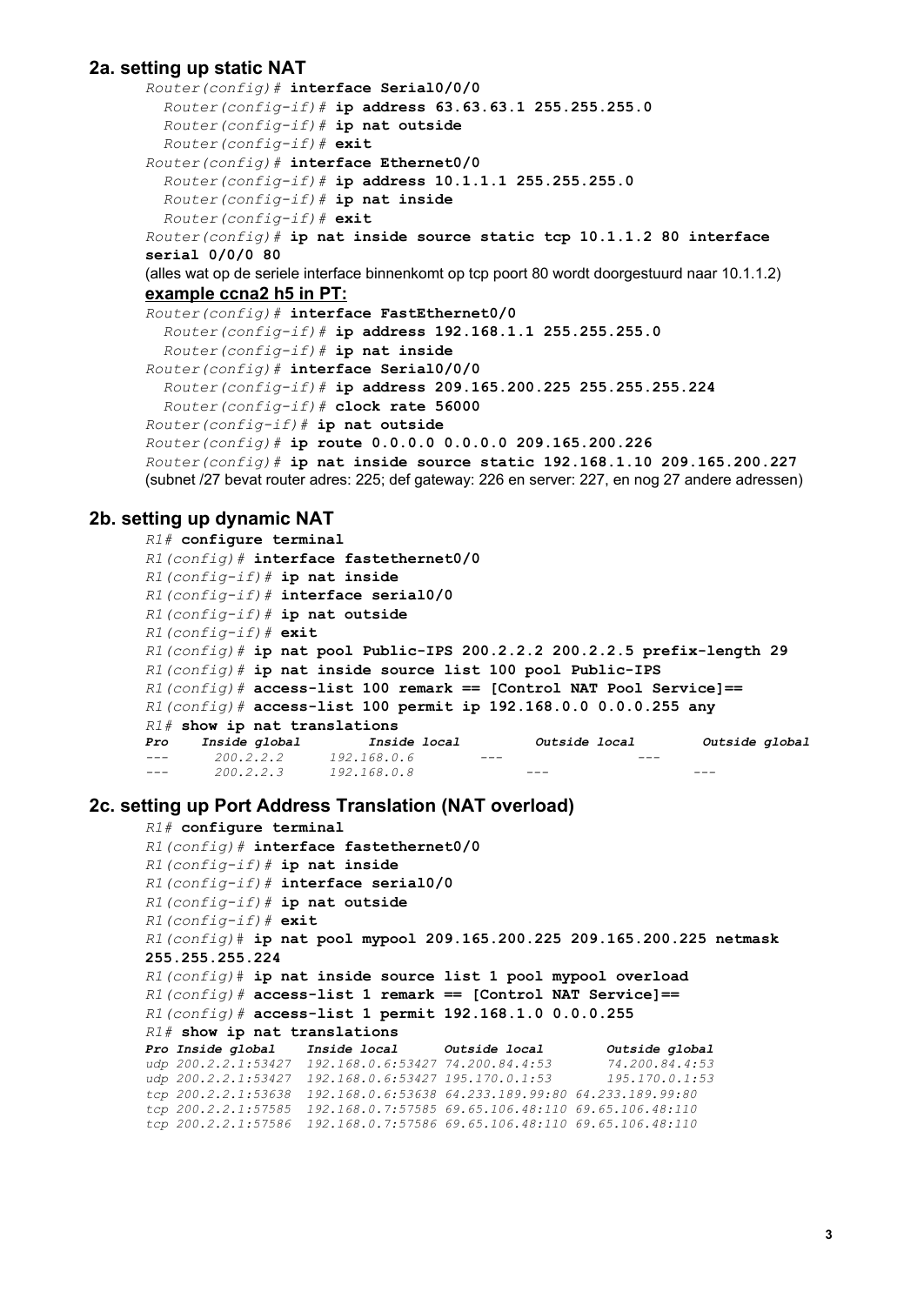# **3. setting up DHCP**

```
Router> enable
Router# conf t
Enter configuration commands, one per line. End with CNTL/Z.
Router(config)<sup>#</sup> ip dhcp pool cisco-dhcp
Router(dhcpconfig)# network 10.255.0.0 255.255.0.0
Router(dhep-config) # dns-server 10.255.0.8
Router(dhcp-config)# domain-name linux800.net
Router(dhep-config) # default-router 10.255.0.1
Router(dhep-config) # exit
Router(config)# ip dhcp excludedaddress 10.255.0.1 10.255.0.200
Router# sh run
...
ip dhcp excludedaddress 10.255.0.1 10.255.0.200
!
ip dhcp pool cisco-dhcp
network 10.255.0.0 255.255.0.0
defaultrouter 10.255.0.1
dnsserver 10.255.0.8
!
...
```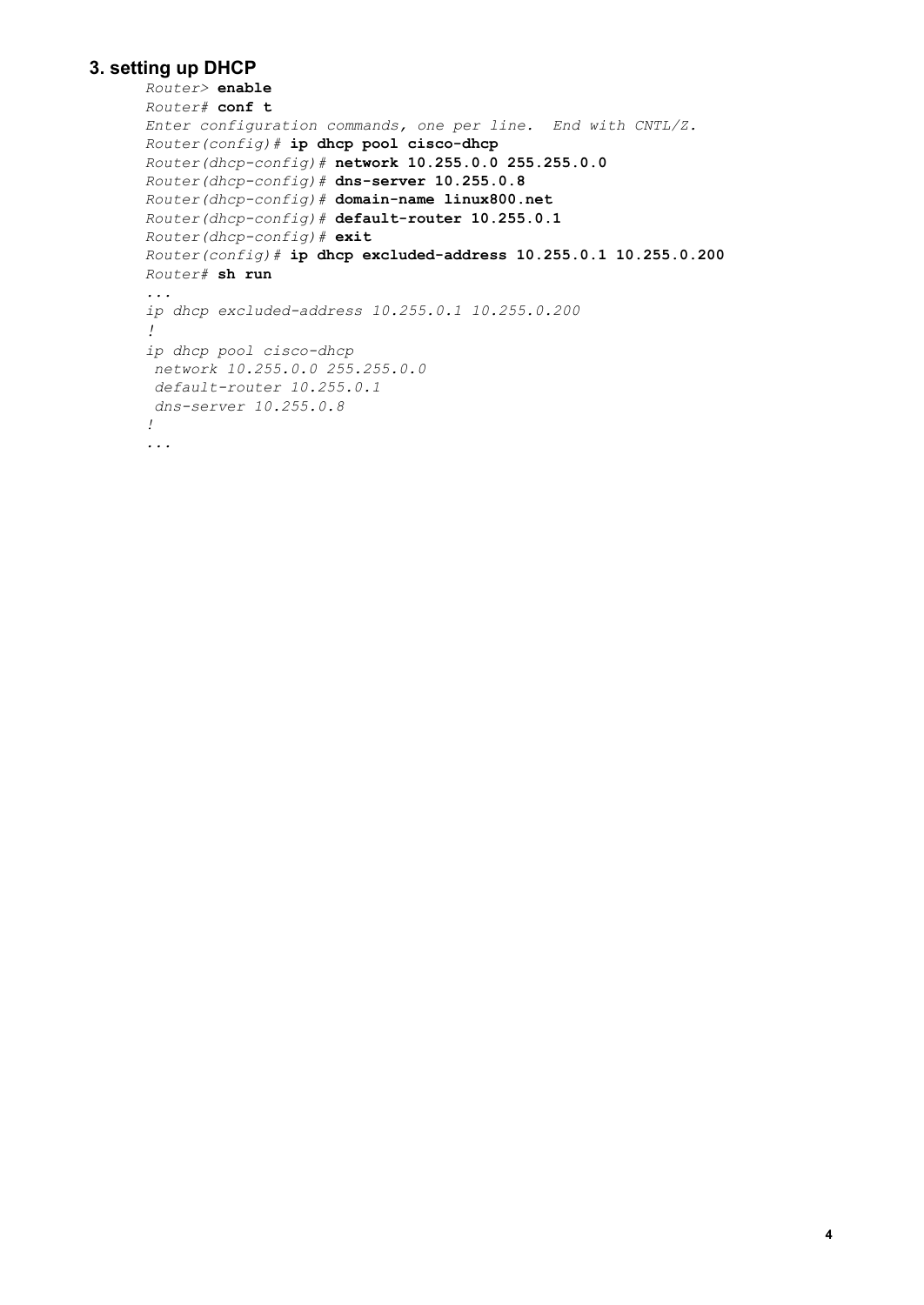# **4a. enable passwords and secrets on serial ports and vty**

#### Setting the **enable secret** password:

*Router(config)#* **enable secret ccna2**

#### Setting the **console** password:

*Router(config)#* **line con 0** *Router(configline)#* **login** *Router(configline)#* **password ccna**

#### Setting the **auxiliary** port password:

*Router(config)#* **line aux 0** *Router(configline)#* **login** *Router(configline)#* **password ccna**

#### Setting the **Virtual Terminal** (Telnet) password:

*Router(config)#* **line vty 0 15** *Router(configline)#* **login** *Router(configline)#* **password ccna**

# **4b. enable SSH**

*Router(config)#* **hostname r1** *r1(config)#* **ip domainname linux800.be** *r1(config)#* **crypto key generate rsa** *The name for the keys will be: r1.linux800.be Choose the size of the key modulus in the range of 360 to 2048 for your General Purpose Keys. Choosing a key modulus greater than 512 may take a few minutes. How many bits in the modulus [512]:* **<enter>** *% Generating 512 bit RSA keys, keys will be nonexportable...[OK] r1(config)#* **user weareroot secret sdf1234567** *r1(config)#* **line vty 0 4** *\*Mar 1 0:4:8.639: RSA key size needs to be at least 768 bits for ssh version 2 \*Mar 1 0:4:8.639: %SSH5ENABLED: SSH 1.5 has been enabled r1(configline)#* **login local** *r1(configline)#* **transport input ssh** *r1(configline)#* **end**

On the client host: *\$* **ssh l weareroot 192.168.1.1** *Open Password:* **<sdf1234567>** *r1>*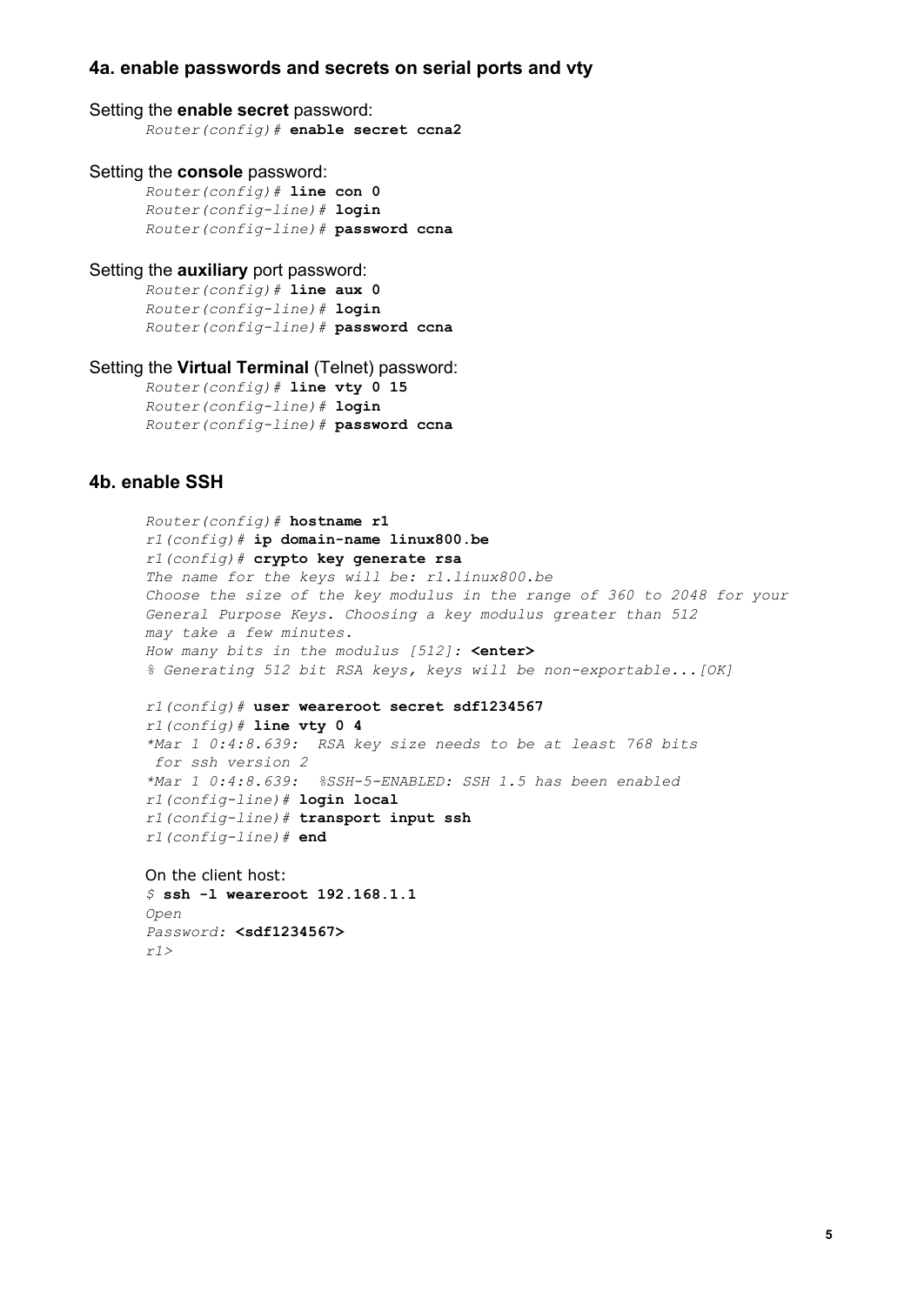# **5a. copy/load routerconfig to/from tftp server**

 $Router$  **copy** startup-config tftp *Address or name of remote host []?* **192.168.3.10** *Destination filename* [*Router-confg]?* r1-20120504.1231

```
Writing startup-config....!!
[OK  643 bytes]
```
*643 bytes copied in 3.038 secs (0 bytes/sec)*  $Router\#$  copy tftp startup-config *Address or name of remote host []?* **192.168.3.10** *Source filename []?* **r120120504.1231** *Destination filename [startupconfig]?*

```
Accessing tftp://192.168.3.10/r120120504.1231...
Loading r120120504.1231 from 192.168.3.10: !
[OK  643 bytes]
643 bytes copied in 0.009 secs (71444 bytes/sec)
```
# **5b. copy/load routerconfig to/from ftp server**

```
Router(config)# ip ftp username cisco
Router(config)# ip ftp password cisco
Router(config)# exit
Router# copy run ftp
Address or name of remote host []? 192.168.1.2
Destination filename [Routerconfg]? <enter>
Writing running-config...
[OK  577 bytes]
577 bytes copied in 0.032 secs (18000 bytes/sec)
Router#
```
### **6. erase a routers configuration completely**

```
Router> enable
Router# erase startup-config
Erasing the nvram filesystem will remove all configuration
files! Continue? [confirm] <enter>
[OK]
Erase of nvram: complete
%SYS7NV_BLOCK_INIT: Initialized the geometry of nvram
Router#
```
### **7. recover from an unknown or forgotten password**

```
Tijdens het opstarten van de router onderbreken met <CTRL>+<BREAK>
Je krijgt dan de rommon prompt: rommon 1>
tik het volgende in:
rommon 1> confreq 0x2142
rommon 1> reset
Router> enable
Router# copy start run
Router# conf term
Router(config)# enable secret class
Router(config)# configregister 0x2102
Router(config)# exit
Router# copy run start
Router# show version
Router# reload
```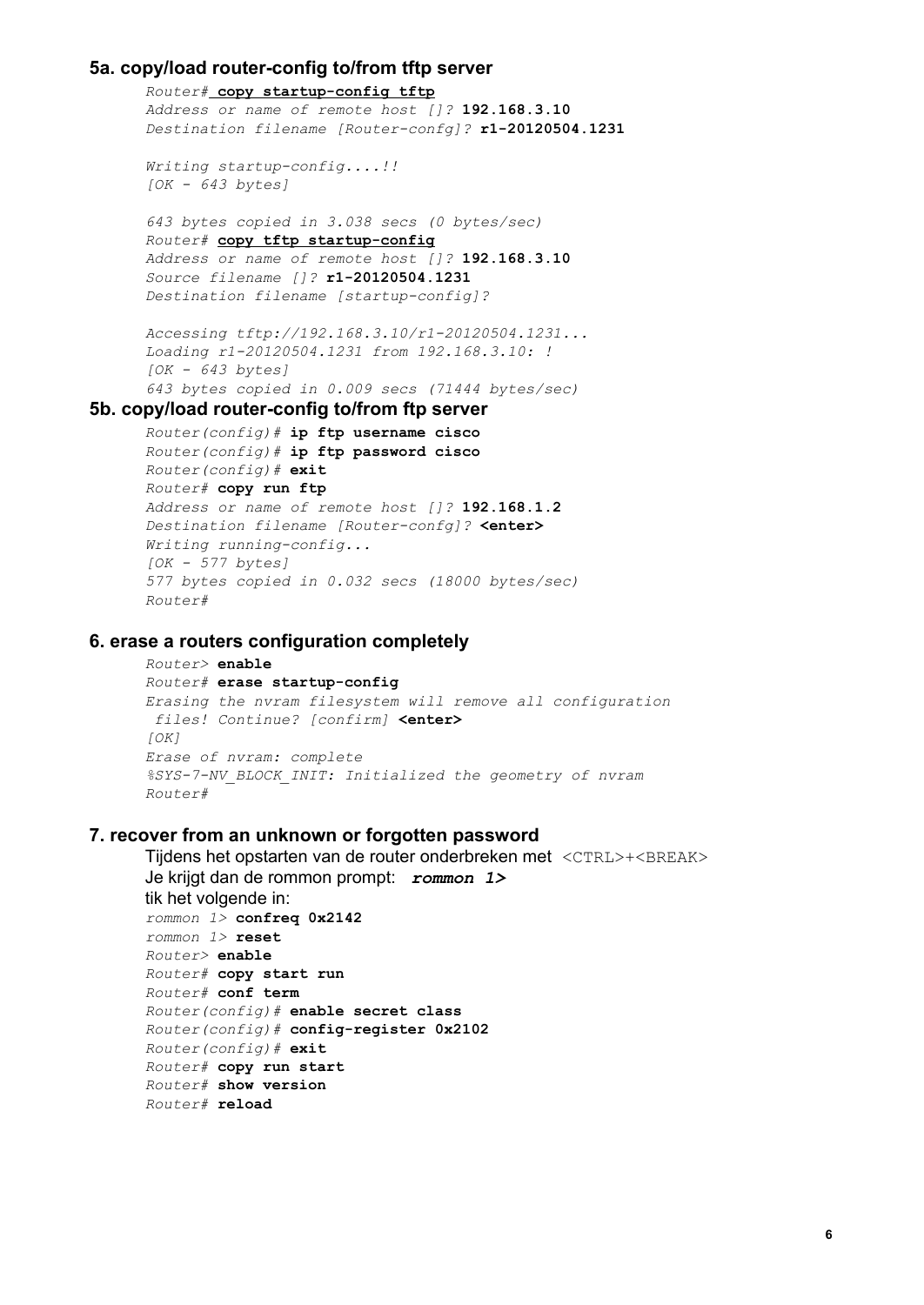# **8. diverse commando's**

set history size: *Router#* **terminal history size 50**

remove dns lookup for wrongly entered commands:  $Router(config)$  # **no** ip domain-lookup

#### banner:

```
Router(config)# line con 0
Router(configline)# banner motd # this is the motd #
Router(config)# line con 0
Router(configline)# banner login # this is the login banner #
Router(configline)# password cisco
Router(configline)# login
Router(configline)# end
```
#### password encryption:

```
Router# sh run
...
line con 0
password cisco
login
Router(config) # service password-encryption
(this is not really safe - you can download reverse engineered software to hack this)
Router# sh run
...line con 0
password 7 0822455D0A16
login
```
#### status messages:

*Router(config)#* **line con 0** *Router(configline)#* **logging synchronous**

#### encapsulation:

*Router(config)#* **int ser 0/0/0** *Router(configif)#* **ip address 10.1.1.1 255.255.255.252** *Router(configif)#* **clock rate 4000000** *Router(configif)#* **encapsulation ppp** *Router(configif)#* **no shut**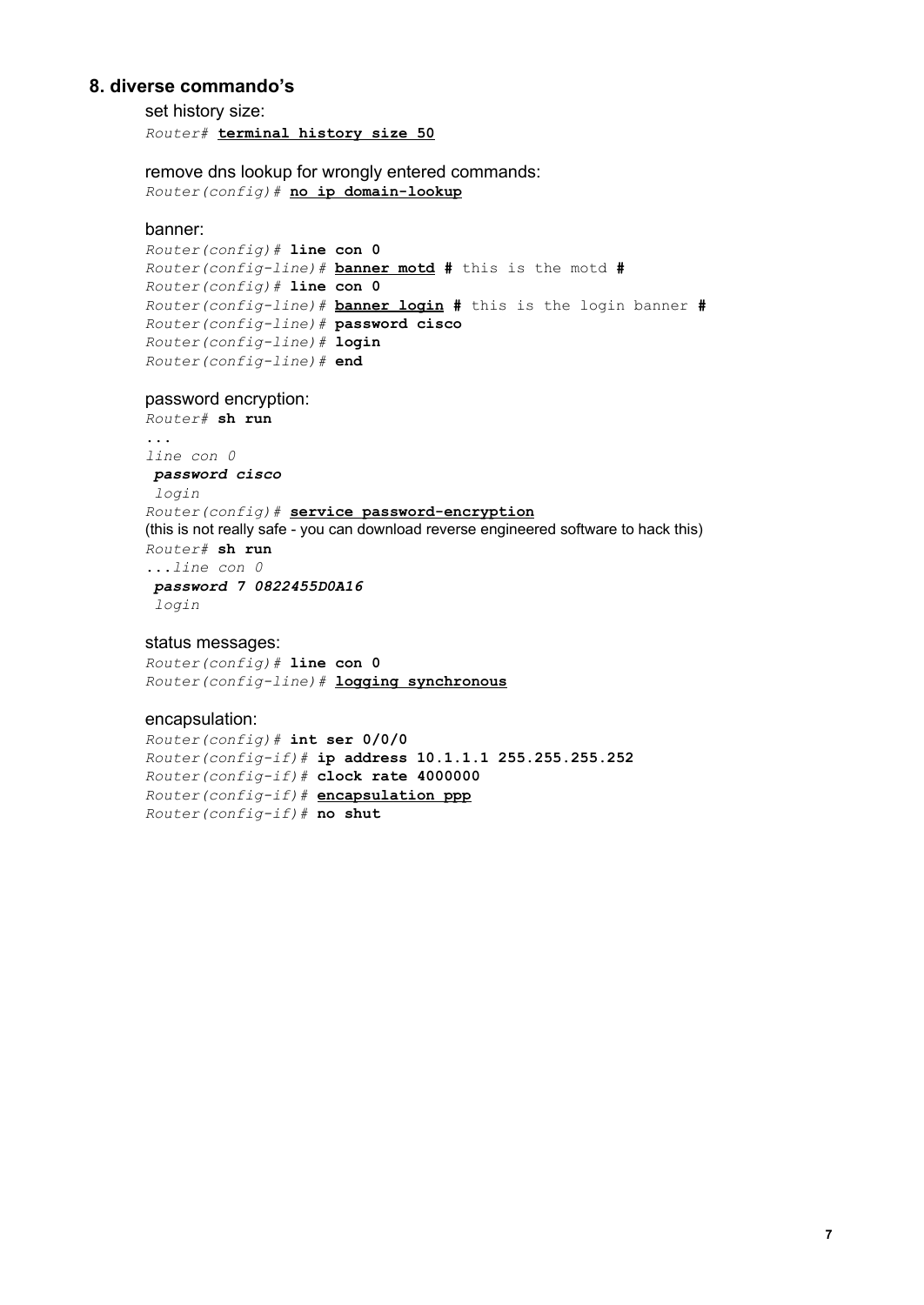# **9. show commands**

**General Use:**

```
show running-config
show startup-config
show version
```
# **Routing Related:**

**show ip protocols show ip route**

### **Interface Related:**

**show interfaces show ip interface brief show protocols show controllers**

#### **Connectivity Related:**

**show cdp neighbors show sessions show ssh**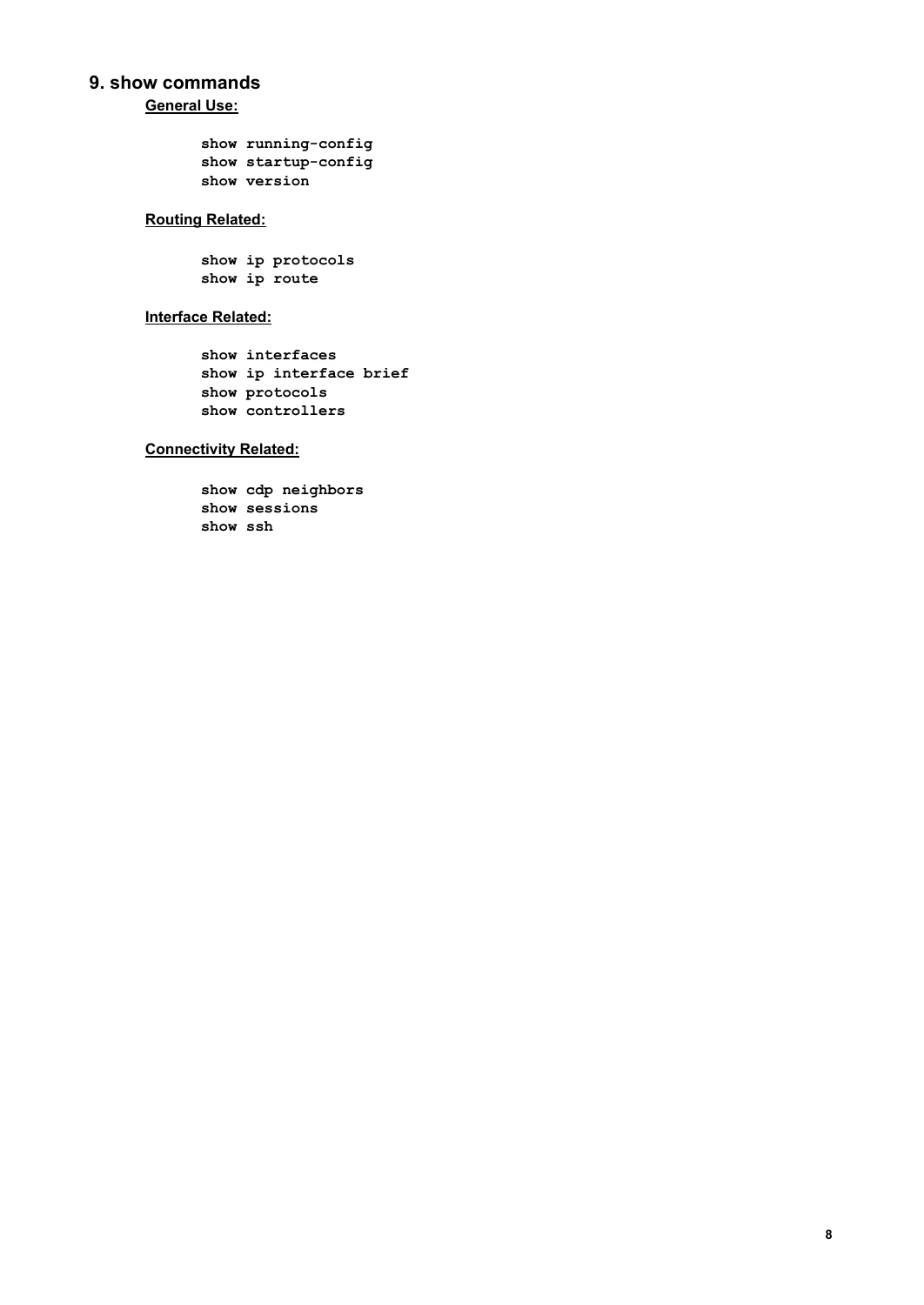### *Router#* **show history**

*show history enable show history conf t terminal history size 50 ! dit is commentaar*

#### $Router \#$  show running-config

*Building configuration... Current configuration : 625 bytes ! version 12.4 no service timestamps log datetime msec no service timestamps debug datetime msec no* service password-encryption *! hostname Router ! interface FastEthernet0/0 ip address 192.168.3.94 255.255.255.224 duplex auto speed auto ! interface FastEthernet0/1 no ip address duplex auto speed auto shutdown ! interface Serial0/0/0 ip address 192.168.3.98 255.255.255.252 ! interface Serial0/0/1 no ip address shutdown ! interface Vlan1 no ip address shutdown ! router rip version 2 network 192.168.3.0 ! ip classless ! line con 0 line vty 0 4 login ! end*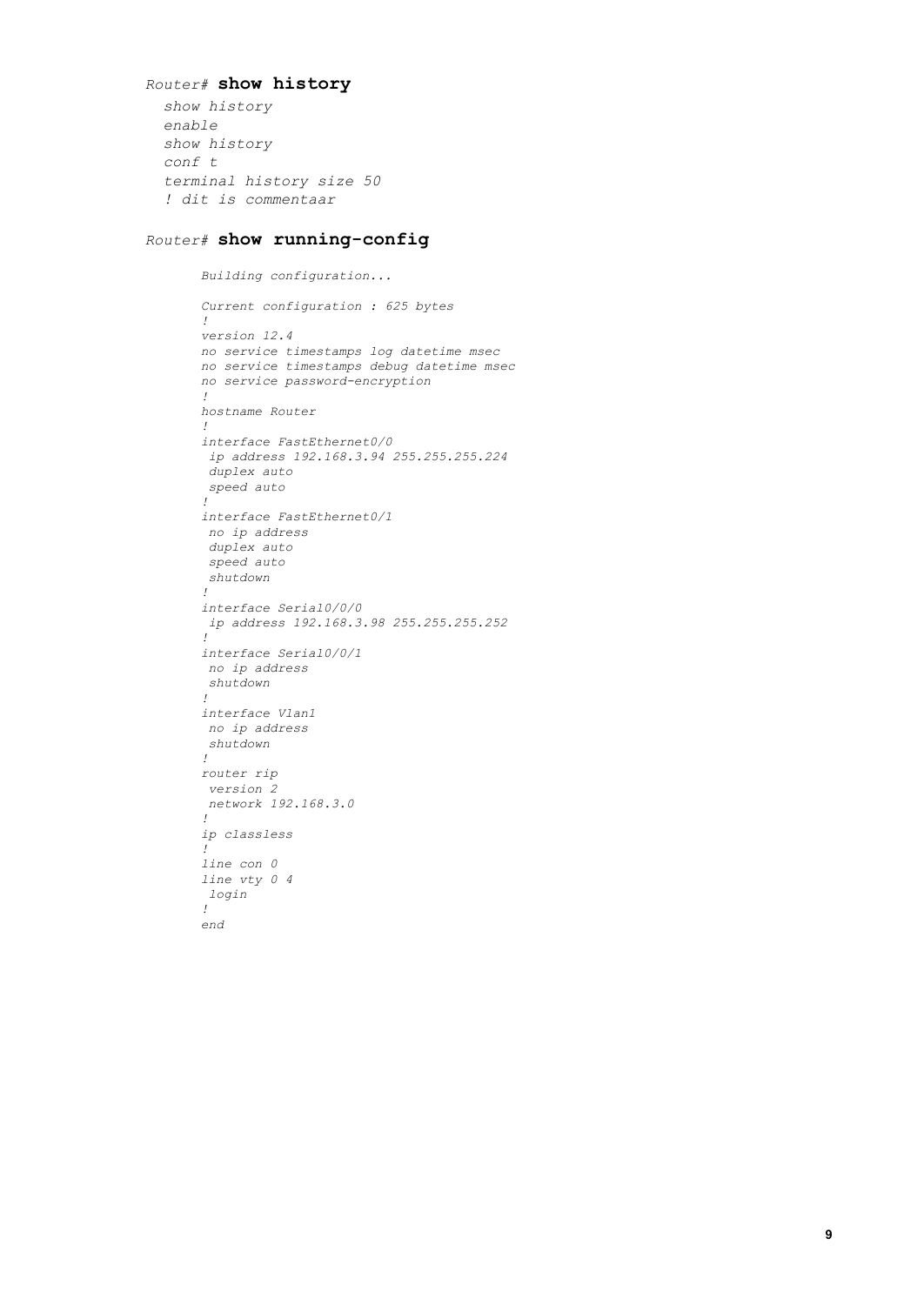*Router#* **show interfaces** *FastEthernet0/0 is up, line protocol is up (connected) Hardware is Lance, address is 0007.ec11.ba01 (bia 0007.ec11.ba01) Internet address is 192.168.3.94/27 MTU 1500 bytes, BW 100000 Kbit, DLY 100 usec, reliability 255/255, txload 1/255, rxload 1/255 Encapsulation ARPA, loopback not set ARP type: ARPA, ARP Timeout 04:00:00, Last input 00:00:08, output 00:00:05, output hang never Last clearing of "show interface" counters never Input queue: 0/75/0 (size/max/drops); Total output drops: 0 Queueing strategy: fifo Output queue :0/40 (size/max) 5 minute input rate 0 bits/sec, 0 packets/sec 5 minute output rate 21 bits/sec, 0 packets/sec 0 packets input, 0 bytes, 0 no buffer Received 0 broadcasts, 0 runts, 0 giants, 0 throttles 0 input errors, 0 CRC, 0 frame, 0 overrun, 0 ignored, 0 abort 0 input packets with dribble condition detected 22 packets output, 1544 bytes, 0 underruns 0 output errors, 0 collisions, 1 interface resets 0 babbles, 0 late collision, 0 deferred 0 lost carrier, 0 no carrier 0 output buffer failures, 0 output buffers swapped out FastEthernet0/1 is administratively down, line protocol is down (disabled) Hardware is Lance, address is 0007.ec11.ba02 (bia 0007.ec11.ba02) MTU 1500 bytes, BW 100000 Kbit, DLY 100 usec, reliability 255/255, txload 1/255, rxload 1/255 Encapsulation ARPA, loopback not set ARP type: ARPA, ARP Timeout 04:00:00, Last input 00:00:08, output 00:00:05, output hang never Last clearing of "show interface" counters never Input queue: 0/75/0 (size/max/drops); Total output drops: 0 Queueing strategy: fifo Output queue :0/40 (size/max) 5 minute input rate 0 bits/sec, 0 packets/sec 5 minute output rate 0 bits/sec, 0 packets/sec 0 packets input, 0 bytes, 0 no buffer Received 0 broadcasts, 0 runts, 0 giants, 0 throttles 0 input errors, 0 CRC, 0 frame, 0 overrun, 0 ignored, 0 abort 0 input packets with dribble condition detected 0 packets output, 0 bytes, 0 underruns 0 output errors, 0 collisions, 2 interface resets 0 babbles, 0 late collision, 0 deferred 0 lost carrier, 0 no carrier 0 output buffer failures, 0 output buffers swapped out Serial0/0/0 is up, line protocol is up (connected) Hardware is HD64570 Internet address is 192.168.3.98/30 MTU 1500 bytes, BW 1544 Kbit, DLY 20000 usec, reliability 255/255, txload 1/255, rxload 1/255 Encapsulation HDLC, loopback not set, keepalive set (10 sec) Last input never, output never, output hang never Last clearing of "show interface" counters never Input queue: 0/75/0 (size/max/drops); Total output drops: 0 Queueing strategy: weighted fair Output queue: 0/1000/64/0 (size/max total/threshold/drops) Conversations 0/0/256 (active/max active/max total) Reserved Conversations 0/0 (allocated/max allocated) Available Bandwidth 1158 kilobits/sec 5 minute input rate 15 bits/sec, 0 packets/sec 5 minute output rate 15 bits/sec, 0 packets/sec 21 packets input, 1092 bytes, 0 no buffer Received 0 broadcasts, 0 runts, 0 giants, 0 throttles 0 input errors, 0 CRC, 0 frame, 0 overrun, 0 ignored, 0 abort 21 packets output, 1092 bytes, 0 underruns 0 output errors, 0 collisions, 0 interface resets 0 output buffer failures, 0 output buffers swapped out 0 carrier transitions DCD=up DSR=up DTR=up RTS=up CTS=up Serial0/0/1 is administratively down, line protocol is down (disabled) Hardware is HD64570*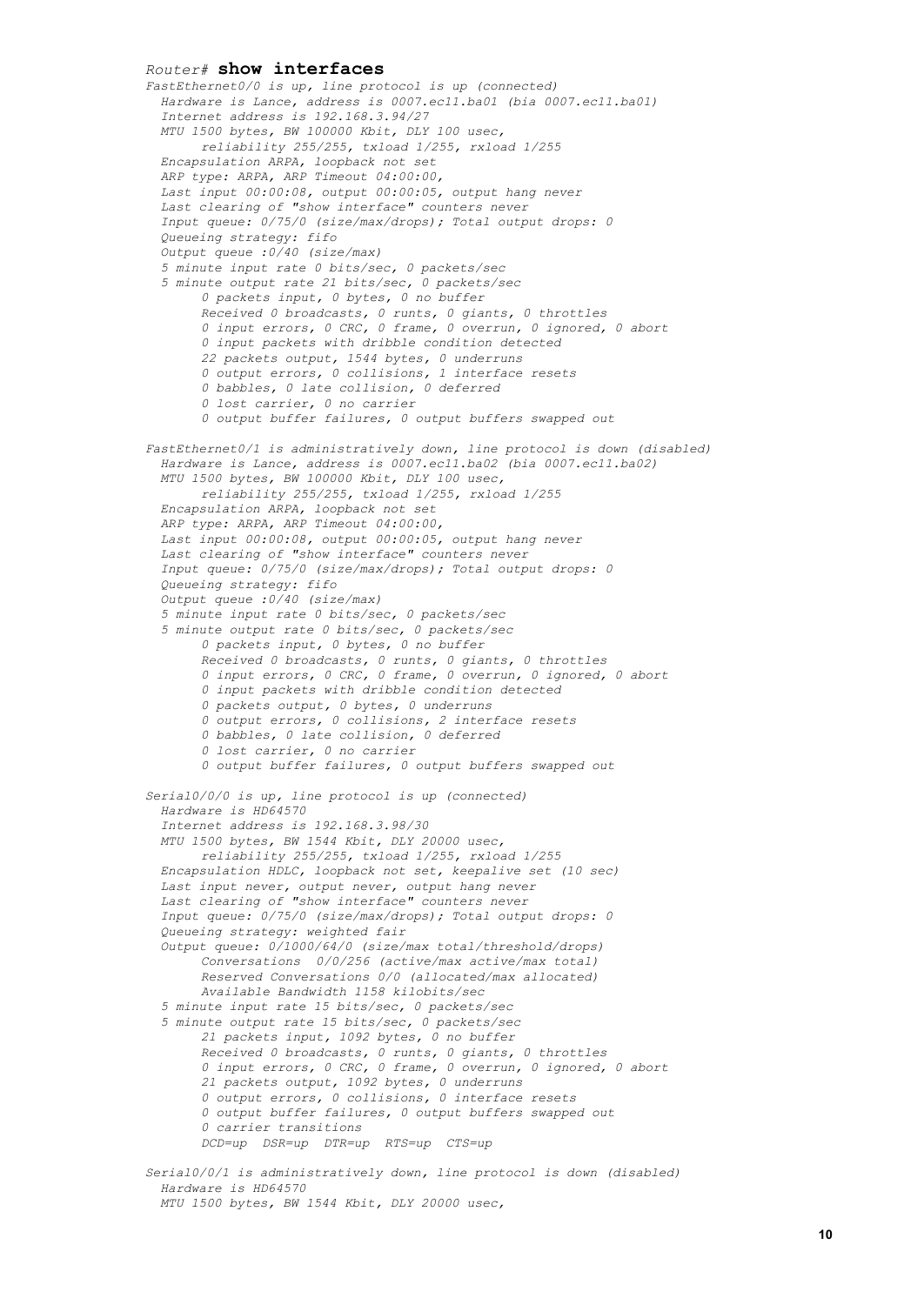*reliability 255/255, txload 1/255, rxload 1/255 Encapsulation HDLC, loopback not set, keepalive set (10 sec) Last input never, output never, output hang never Last clearing of "show interface" counters never Input queue: 0/75/0 (size/max/drops); Total output drops: 0 Queueing strategy: weighted fair Output queue: 0/1000/64/0 (size/max total/threshold/drops) Conversations 0/0/256 (active/max active/max total) Reserved Conversations 0/0 (allocated/max allocated) Available Bandwidth 1158 kilobits/sec 5 minute input rate 0 bits/sec, 0 packets/sec 5 minute output rate 0 bits/sec, 0 packets/sec 0 packets input, 0 bytes, 0 no buffer Received 0 broadcasts, 0 runts, 0 giants, 0 throttles 0 input errors, 0 CRC, 0 frame, 0 overrun, 0 ignored, 0 abort 0 packets output, 0 bytes, 0 underruns 0 output errors, 0 collisions, 2 interface resets 0 output buffer failures, 0 output buffers swapped out 0 carrier transitions DCD=down DSR=down DTR=down RTS=down CTS=down Vlan1 is administratively down, line protocol is down Hardware is CPU Interface, address is 000a.f30c.9aea (bia 000a.f30c.9aea) MTU 1500 bytes, BW 100000 Kbit, DLY 1000000 usec, reliability 255/255, txload 1/255, rxload 1/255 Encapsulation ARPA, loopback not set ARP type: ARPA, ARP Timeout 04:00:00 Last input 21:40:21, output never, output hang never Last clearing of "show interface" counters never Input queue: 0/75/0/0 (size/max/drops/flushes); Total output drops: 0 Queueing strategy: fifo Output queue: 0/40 (size/max) 5 minute input rate 0 bits/sec, 0 packets/sec 5 minute output rate 0 bits/sec, 0 packets/sec 1682 packets input, 530955 bytes, 0 no buffer Received 0 broadcasts (0 IP multicast) 0 runts, 0 giants, 0 throttles 0 input errors, 0 CRC, 0 frame, 0 overrun, 0 ignored 563859 packets output, 0 bytes, 0 underruns 0 output errors, 23 interface resets 0 output buffer failures, 0 output buffers swapped out*

#### *Router#* **sh ip int brief**

| Interface       | IP-Address   | OK? Method Status |                            | Protocol |
|-----------------|--------------|-------------------|----------------------------|----------|
| FastEthernet0/0 | 192.168.3.94 | YES manual up     |                            | up       |
| FastEthernet0/1 | unassigned   | YES unset         | administratively down down |          |
| Serial0/0/0     | 192.168.3.98 | YES manual up     |                            | up       |
| Serial0/0/1     | unassigned   | YES unset         | administratively down down |          |
| V1an1           | unassigned   | YES unset         | administratively down down |          |